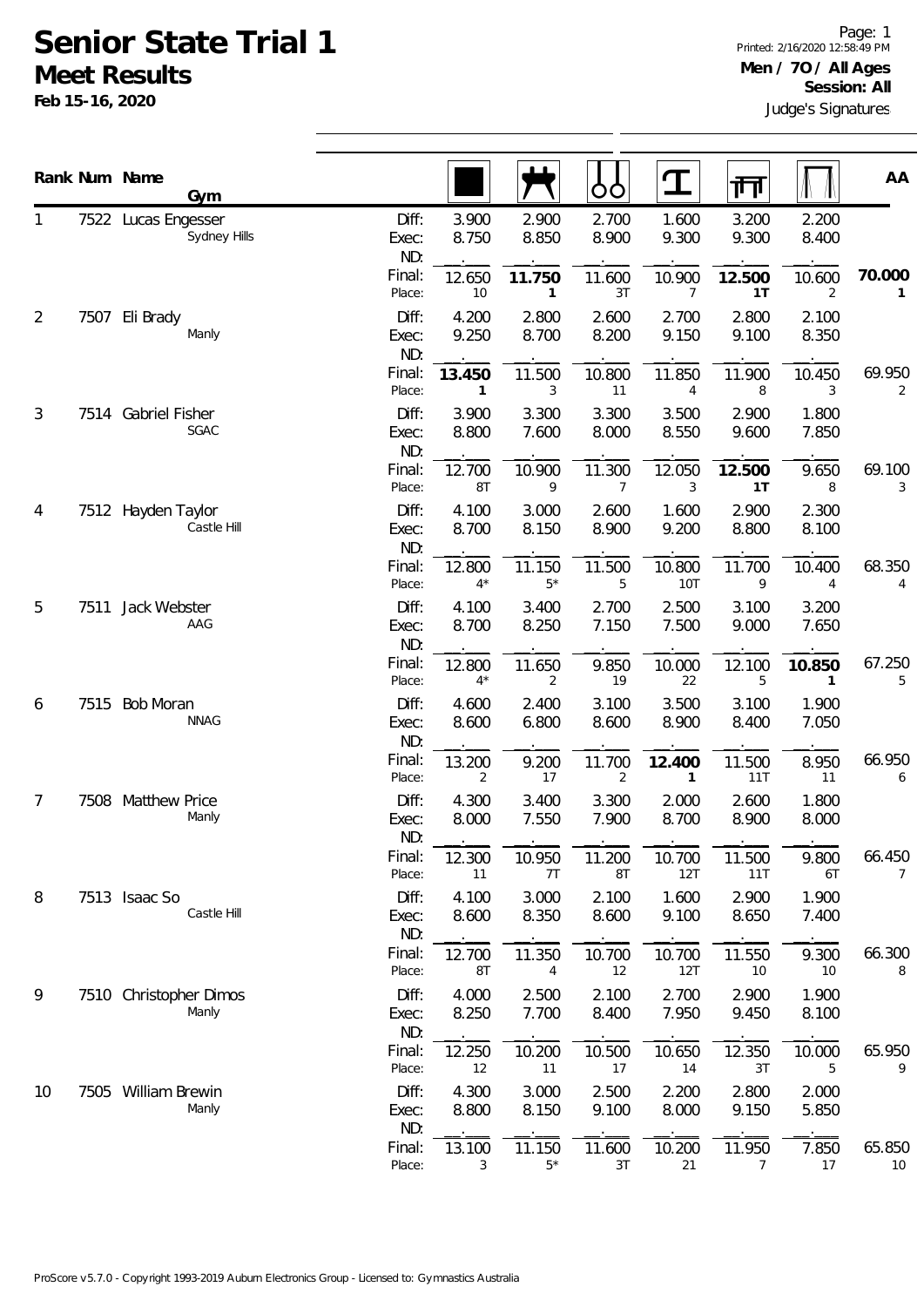## **Senior State Trial 1 Meet Results**

**Feb 15-16, 2020**

Page: 2 Printed: 2/16/2020 12:58:49 PM **Men / 7O / All Ages Session: All**

|          |      | Rank Num Name<br>Gym                     |                       |                |                            | OO             | $\mathbf T$     | गंग            |                            | AA                  |
|----------|------|------------------------------------------|-----------------------|----------------|----------------------------|----------------|-----------------|----------------|----------------------------|---------------------|
| 11       |      | 7519 Cameron Walsh<br>Bankstown          | Diff:<br>Exec:<br>ND: | 3.400<br>7.650 | 2.200<br>7.150             | 2.700<br>9.100 | 2.500<br>7.950  | 2.700<br>9.650 | 1.800<br>7.550             |                     |
|          |      |                                          | Final:<br>Place:      | 11.050<br>19   | 9.350<br>15                | 11.800<br>1    | 10.450<br>16    | 12.350<br>3T   | 9.350<br>9                 | 64.350<br>11        |
| 12       |      | 7506 Ptolemy Barlow-Hunt<br>Manly        | Diff:<br>Exec:<br>ND: | 4.200<br>8.600 | 2.400<br>6.900             | 2.000<br>9.200 | 1.600<br>8.750  | 2.800<br>7.900 | 1.900<br>7.900             |                     |
|          |      |                                          | Final:<br>Place:      | 12.800<br>4T   | 9.300<br>16                | 11.200<br>8T   | 10.350<br>$17*$ | 10.700<br>17   | 9.800<br>6T                | 64.15C<br>12        |
| 13       |      | 7504 Ciaran Lynch<br>Five Dock           | Diff:<br>Exec:<br>ND: | 2.500<br>9.250 | 2.300<br>6.700             | 1.900<br>9.150 | 1.700<br>9.350  | 2.800<br>9.250 | 1.900<br>7.000             |                     |
|          |      |                                          | Final:<br>Place:      | 11.750<br>15   | 9.000<br>18                | 11.050<br>10   | 11.050<br>6     | 12.050<br>6    | 8.900<br>12                | <b>63.800</b><br>13 |
| 14       |      | 7516 Bailey Nicolai<br><b>NSWAG</b>      | Diff:<br>Exec:<br>ND: | 4.200<br>8.550 | 2.300<br>7.650             | 3.300<br>8.050 | 2.700<br>9.500  | 2.800<br>8.700 | 1.500<br>4.450             |                     |
|          |      |                                          | Final:<br>Place:      | 12.750<br>7    | 9.950<br>12                | 11.350<br>6    | 12.200<br>2     | 11.500<br>11T  | 5.950<br>21                | 63.700<br>14        |
| 15<br>16 | 7503 | Nicholas Marsh<br><b>HTP</b>             | Diff:<br>Exec:<br>ND: | 2.500<br>8.350 | 3.600<br>7.350             | 2.400<br>8.200 | 2.700<br>8.550  | 2.700<br>8.750 | 1.600<br>6.950             |                     |
|          |      |                                          | Final:<br>Place:      | 10.850<br>22   | 10.950<br>7T               | 10.600<br>15   | 11.250<br>5     | 11.450<br>14   | 8.550<br>14                | 63.650<br>15        |
|          | 7501 | <b>Christian Spelliers</b><br><b>HTP</b> | Diff:<br>Exec:<br>ND: | 3.400<br>8.550 | 2.500<br>7.950             | 2.200<br>6.550 | 1.600<br>8.900  | 2.500<br>7.700 | 1.600<br>6.800             |                     |
|          |      |                                          | Final:<br>Place:      | 11.950<br>13   | 10.450<br>10               | 8.750<br>20    | 10.500<br>15    | 10.200<br>18   | 8.400<br>15                | 60.250<br>16        |
| 17       |      | 7518 Darian Fadda<br><b>NSWAG</b>        | Diff:<br>Exec:<br>ND: | 3.000<br>8.400 | 1.800<br>7.600<br>$-1.500$ | 1.900<br>8.750 | 1.600<br>8.700  | 2.300<br>7.700 | 1.600<br>7.000             |                     |
|          |      |                                          | Final:<br>Place:      | 11.400<br>17   | 7.900<br>20                | 10.650<br>13T  | 10.300<br>19T   | 10.000<br>20   | 8.600<br>13                | 58.850<br>17        |
| 18       | 7521 | Nicholas Trinder<br>Bankstown            | Diff:<br>Exec:<br>ND: | 3.100<br>7.800 | 1.900<br>7.050             | 1.900<br>8.650 | 1.600<br>8.750  | 2.300<br>7.800 | 1.500<br>6.450             |                     |
|          |      |                                          | Final:<br>Place:      | 10.900<br>21   | 8.950<br>19                | 10.550<br>16   | 10.350<br>$17*$ | 10.100<br>19   | 7.950<br>16                | 58.800<br>18        |
| 19       | 7523 | <b>Rhys Nesbitt</b><br>Shire             | Diff:<br>Exec:<br>ND: | 3.200<br>8.000 | 3.000<br>6.650             | 2.100<br>8.550 | 1.700<br>9.100  | 2.900<br>8.350 | 2.100<br>2.250             |                     |
|          |      |                                          | Final:<br>Place:      | 11.200<br>18   | 9.650<br>14                | 10.650<br>13T  | 10.800<br>10T   | 11.250<br>15   | 4.350<br>22                | 57.900<br>19        |
| 20       |      | 7500 Zachary Thompson<br><b>HTP</b>      | Diff:<br>Exec:<br>ND: | 3.200<br>8.650 | 2.400<br>7.350             | 1.900<br>6.350 | 1.700<br>9.150  | 2.600<br>7.250 | 1.300<br>6.750<br>$-2.000$ |                     |
|          |      |                                          | Final:<br>Place:      | 11.850<br>14   | 9.750<br>13                | 8.250<br>21    | 10.850<br>8T    | 9.850<br>21    | 6.050<br>20                | 56.600<br>20        |